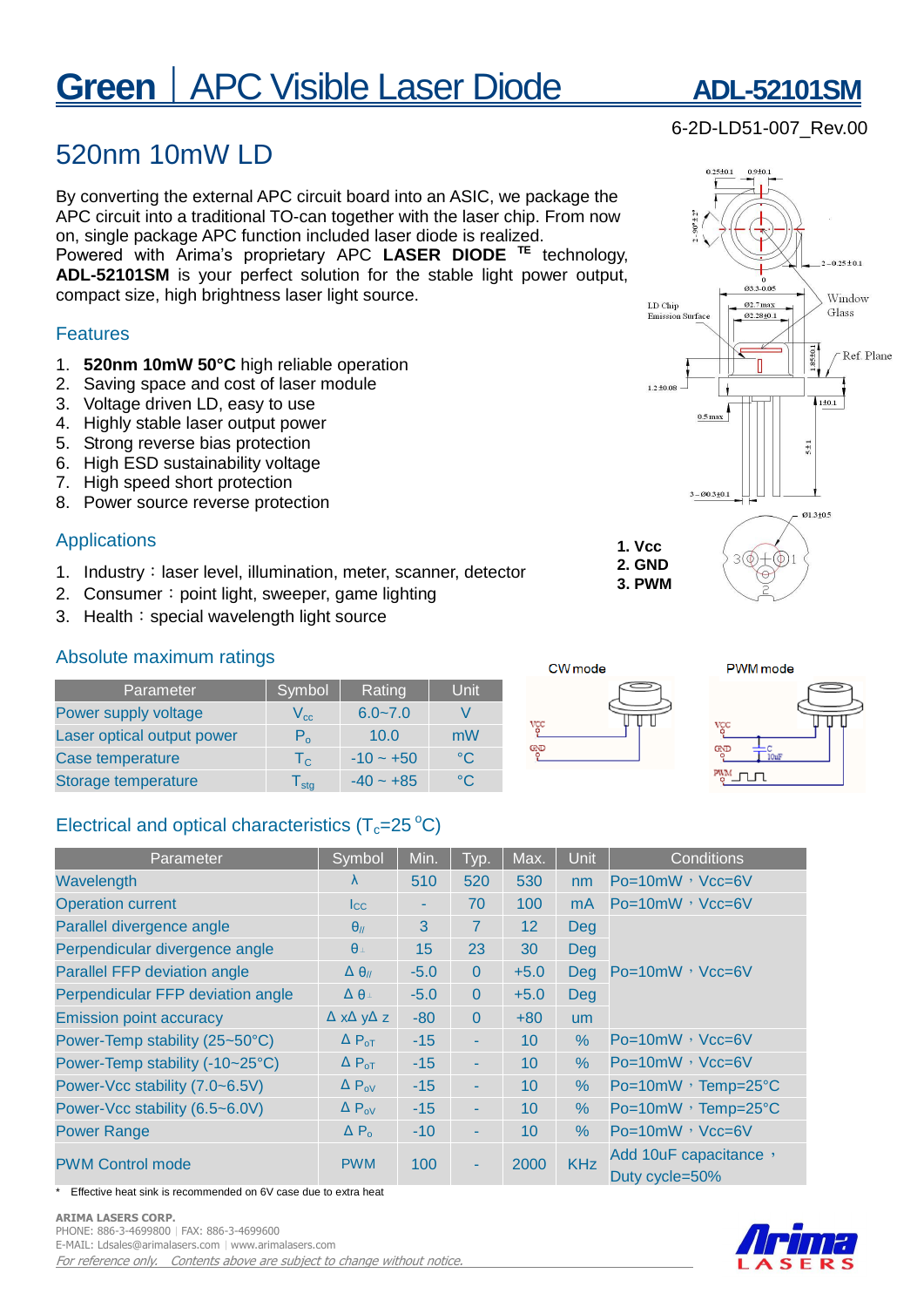# **Green** | APC Visible Laser Diode **ADL-52101SM**

6-2D-LD51-007\_Rev.00

## 520nm 10mW LD

#### Block Diagram

- 1. Traditional LD needs to connect an external APC circuit board for the constant power operation.
- 2. ADL-52101SM has an APC IC in the TO-3.3mm package, and APC circuit board can keep the same optical power.
- 3. Add capacitance is recommended for stabilizing the PWM control.
- 4. Battery reverse protection is recommended for protecting the APC Circuit.
- 5. If the setting power is below 50% of the target power, it is recommended to add >1uF capacitor between Vcc and Gnd.

### Product Characteristic Curve

1. Vcc vs. Po(mW) & Icc(mA)



#### 2. Temp. vs. Po(mW) & Icc(mA)







#### **ARIMA LASERS CORP.**  PHONE: 886-3-4699800︱FAX: 886-3-4699600 E-MAIL: Ldsales@arimalasers.com | www.arimalasers.com For reference only. Contents above are subject to change without notice.



**2. GND 3. PWM**